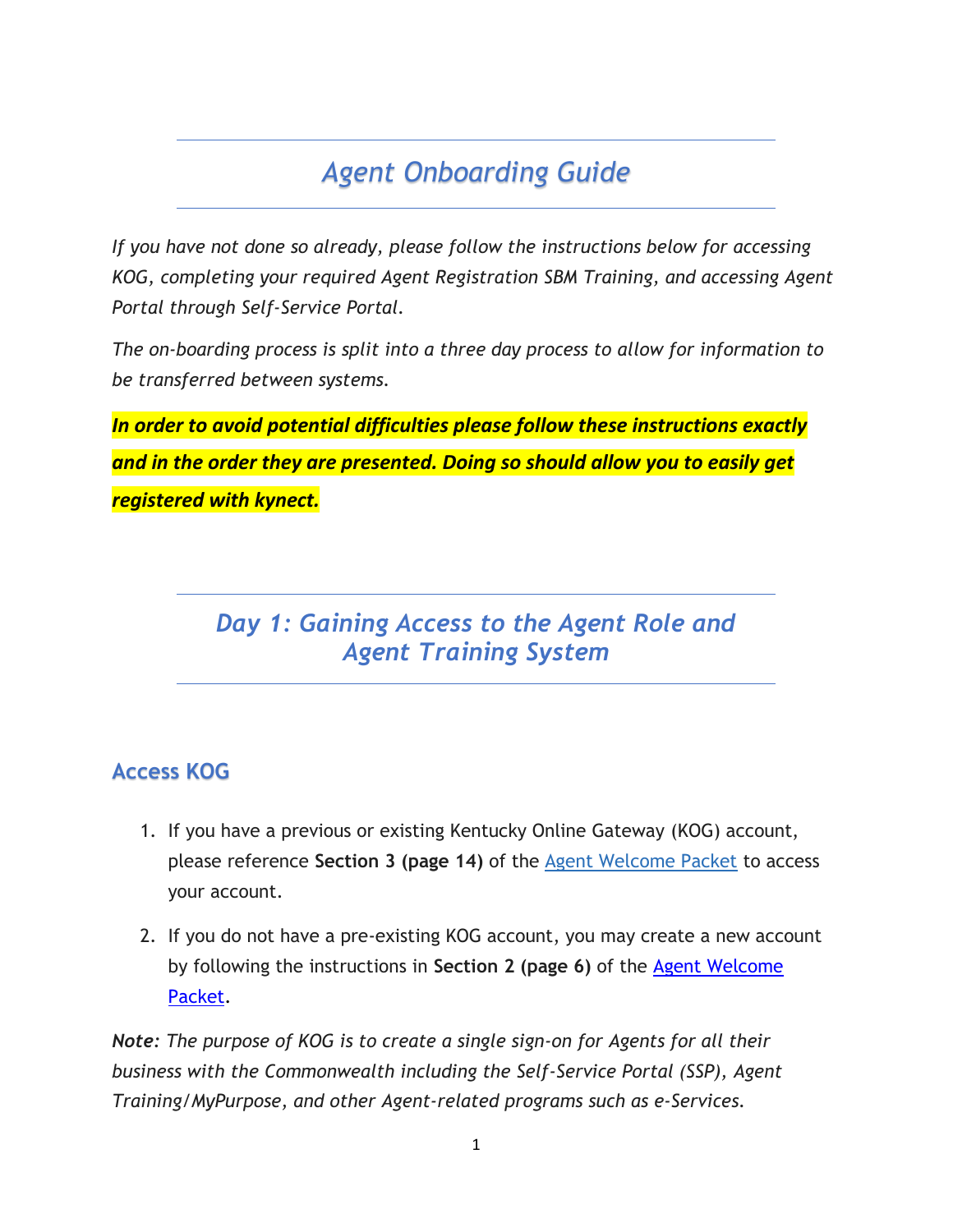### **Requesting the Agent Role and Agent Training Access** (see **Section 3**

**(page 14)** of the [Agent Welcome Packet.](https://khbe.ky.gov/Agents-kynectors/Documents/AgentWelcomeLetterPY22.pdf))

*Once you have access to KOG, you may request access to the Agent Role and Agent Training Role.*

- 1. Navigate to the [Insurance Agent Welcome Page](https://kynect.ky.gov/healthcoverage/s/agents?language=en_US) on the kynect Self-Service Portal.
- 2. Click **Let's Get Started** to request access to the Agent and Agent Training Roles. You may be prompted to log into KOG if you have not done so already.
- 3. Some users may be redirected to the **Access Verification/Identity Proofing**
	- $\circ$  If you do not encounter this screen, proceed to Step 4 below.
	- o If you encounter this screen, please enter your **personal information** in all fields on this screen. Do not enter your business address and phone number.
		- *This information is being used to verify you as an Individual and will not be shared or displayed in the system.*
	- o Enter your name **exactly as it appears** on your Kentucky DOI license. Hyphens, suffixes, and any name changes should match the information provided to Kentucky DOI. *If you are unsure of how DOI has your information listed, you may search for it [here.](https://insurance.ky.gov/ppc/Agent/Default.aspx)*
	- $\circ$  Complete the subsequent screens and follow the onscreen instructions to confirm your identity.
- 4. You will now complete the **Access Request** Your Agent ID is your Kentucky DOI number. **Do not enter** your National Producer Number (NPN).
	- o *If you are unsure of your DOI number, you may search for it [here.](https://insurance.ky.gov/ppc/Agent/Default.aspx)*
	- o Confirm all information is entered correctly and click to sign **User Agreements.**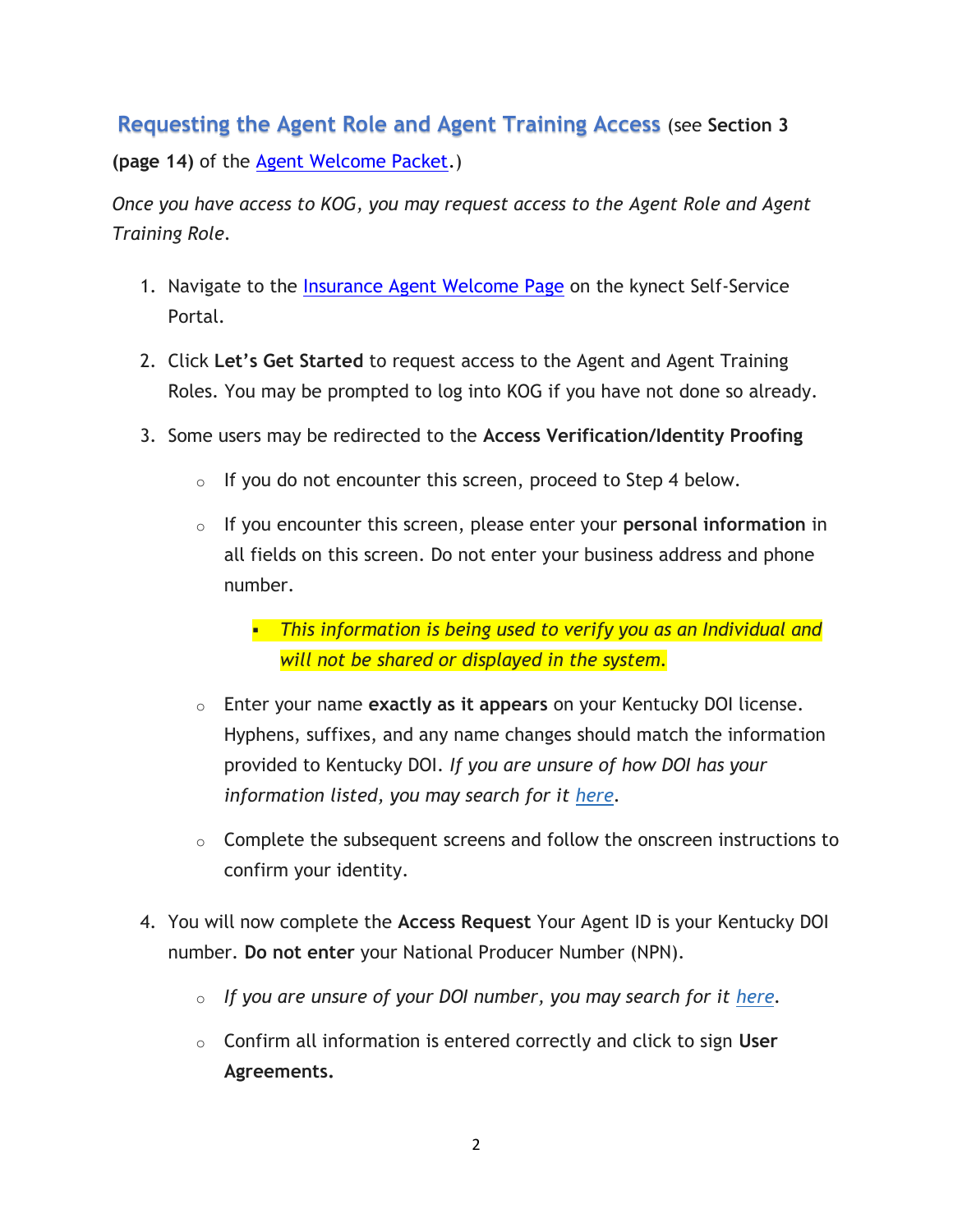$\circ$  Once you have received onscreen confirmation that your access has been granted, please proceed to the Symantec VIP token instructions below.

**Downloading and Installing Symantec VIP token application** (See **Section 4 (page 18)** of the [Agent Welcome Packet.](https://khbe.ky.gov/Agents-kynectors/Documents/AgentWelcomeLetterPY22.pdf))

If you already have a Symantec VIP token, register the token with KOG. See instructions in **Section 4 – Step 10 (page 23)** of the [Agent Welcome Packet.](https://khbe.ky.gov/Agents-kynectors/Documents/AgentWelcomeLetterPY22.pdf)

- 1. If you **do not** already have Symantec VIP token, navigate to [https://idprotect.vip.symantec.com/mainmenu.v](https://urldefense.com/v3/__https:/idprotect.vip.symantec.com/mainmenu.v__;!!Db6frn15oIvDD3UI!1IZFIzhkpF0ZHpR3MRIzbcMH4sz6wJh6pBArzHvZJ9Fi_iYgMwYbFKI9Hgodg0ifyg$)
	- o Click **Download**. *Please note: In some instances, a System Administrator from your Agency may be required to download this software on your behalf*.
	- o Follow the instructions outlined in **Section 4 (page 17)** of the [Agent](https://khbe.ky.gov/Agents-kynectors/Documents/AgentWelcomeLetterPY22.pdf)  [Welcome Packet.](https://khbe.ky.gov/Agents-kynectors/Documents/AgentWelcomeLetterPY22.pdf)

### **Access the My Purpose Training System**

- 1. Login to your KOG Account.
- 2. Locate the **Agent Training Tile** on your KOG screen.
- 3. Click **Launch.** *You may be prompted to sign in again, but you should not have to re-enter your credentials. You will have to enter your user name and password to access KOG.*
- 4. You will be navigated to the MyPurpose Learning Management System where you will complete your training.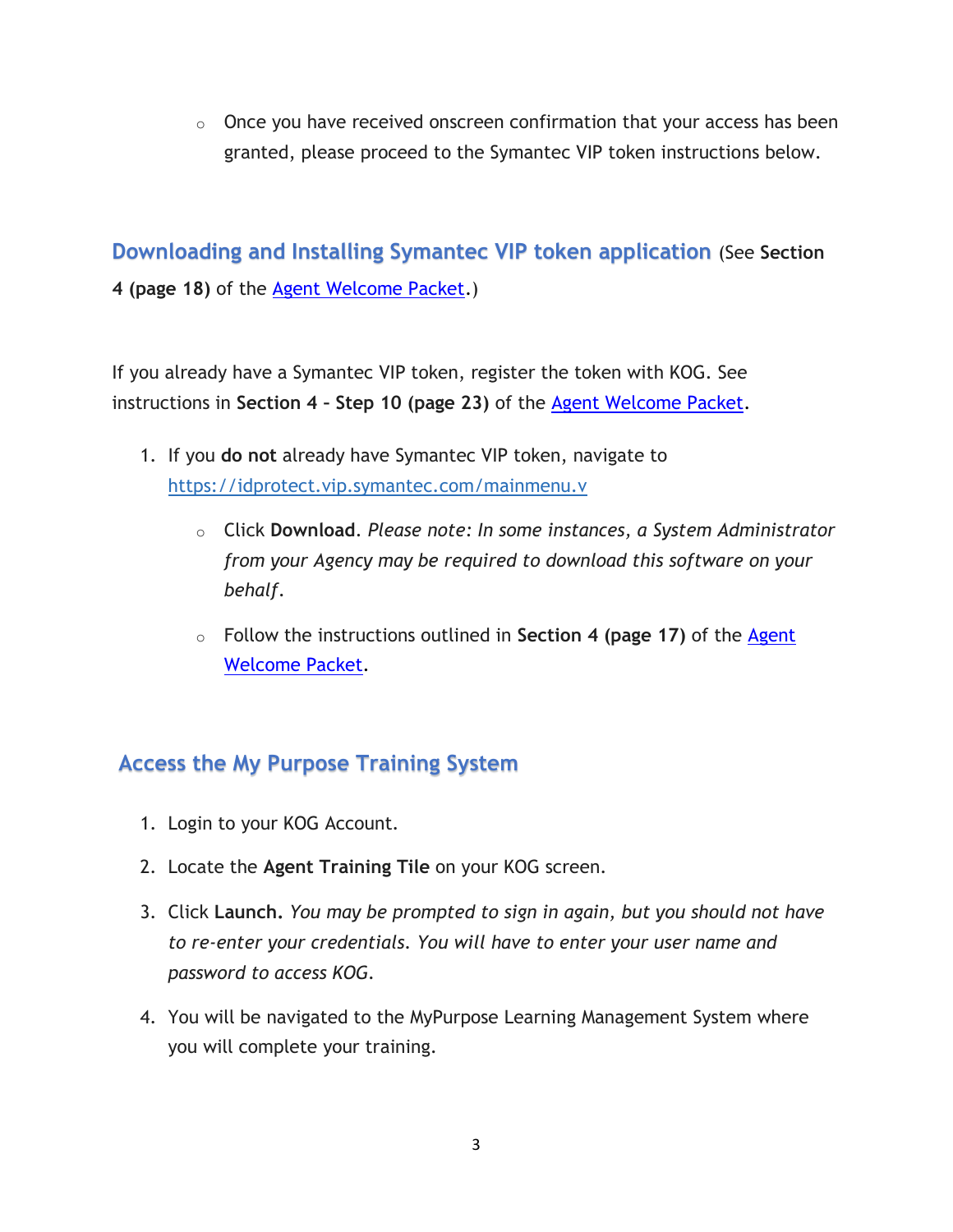**STOP HERE:** *Please allow a minimum of 24 hours for My Purpose to establish your profile and make the State-Based Marketplace training available for you to search, register for, and complete.* 



## **Congratulations! You have completed Day 1 Onboarding Activities.**

# *Instructions for Day 2 activities begin on page 5 below*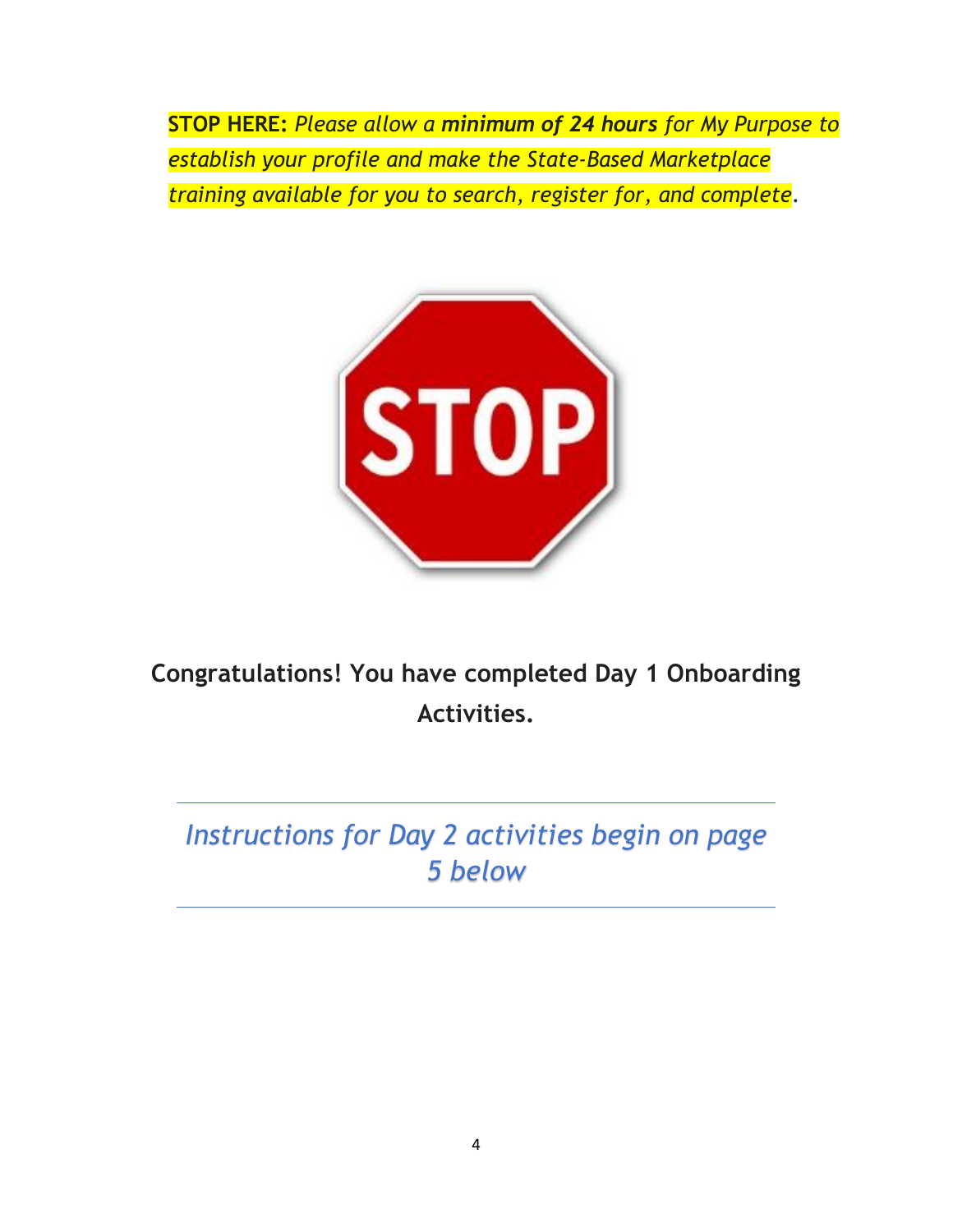## *Day 2: Complete Training*

*After 24 hours has elapsed, you should now be able to search, register for, and complete the SBM Registration Web-Based Training for Agents. Please follow the steps below.*

**Access, register for, and complete the training.** (See **Section 5 (page 25)** of the [Agent Welcome Packet.](https://khbe.ky.gov/Agents-kynectors/Documents/AgentWelcomeLetterPY22.pdf))

- 1. Sign into your KOG account and locate the **Agent Training Tile** on your KOG landing page.
- 2. Click **Launch**. *You may be prompted to sign in again, but you should not have to re-enter your credentials*. *You will have to enter your user name and password to access KOG.*
- 3. You will be navigated to the **My Purpose LMS.** 
	- o In the search bar in the top right of your screen, enter **KHBE** and click to search.
	- o You should receive one result for **State-Based Marketplace (SBM) for Agents**. Select this training to register and launch the training.
	- $\circ$  Complete all modules of the training and take the final assessment.
		- *You must complete all content in each module before you are able to Activate and Launch the next module. You must pass the Final Assessment with a score of 80% or better to pass the course.*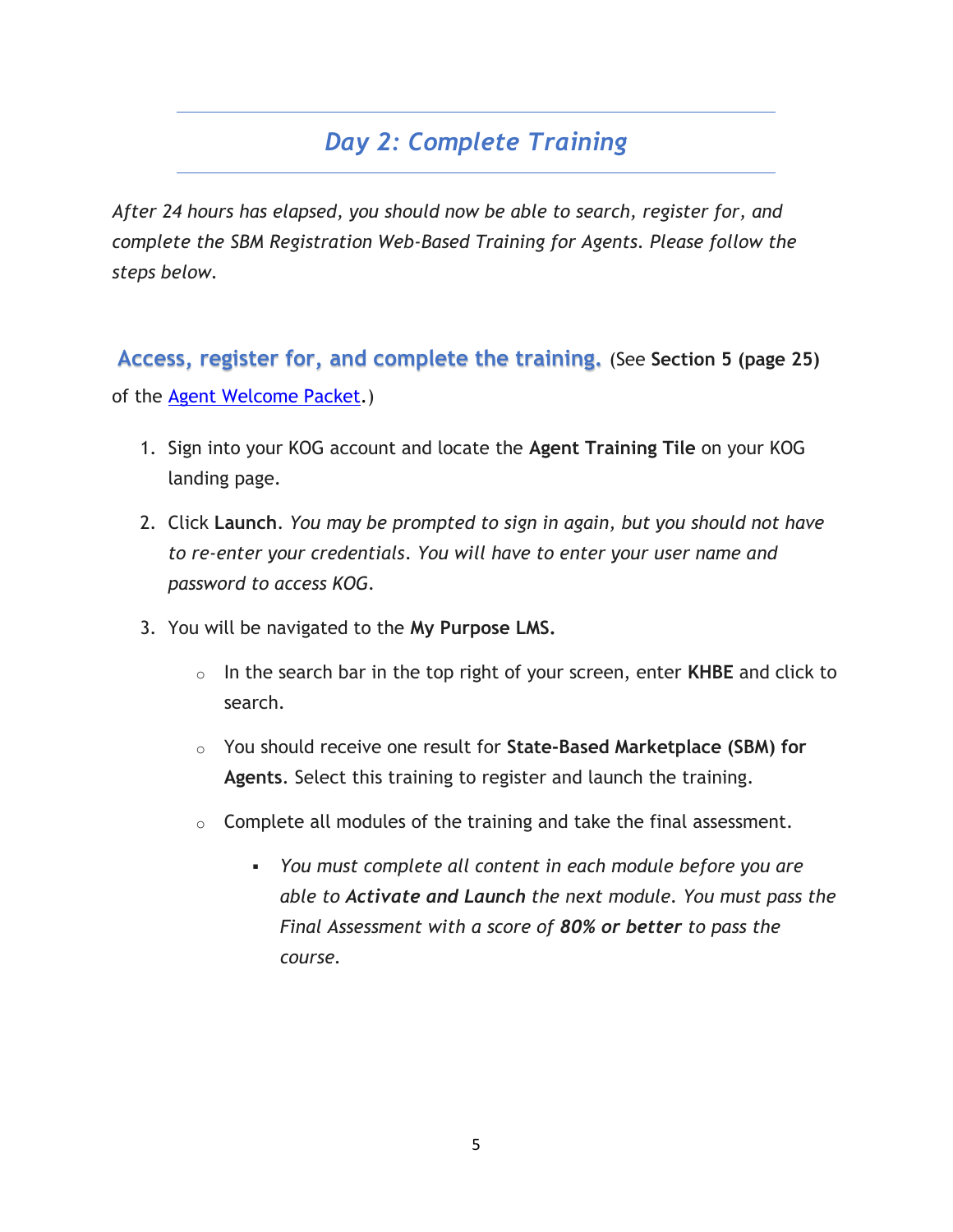**STOP HERE:** *Please allow a minimum of 24 hours while we process your completion before logging into Self-Service Portal (Agent Portal).*



**Congratulations! You have now completed Day 2 Onboarding Activities.**

*Instructions for Day 3 activities begin on page 7 below*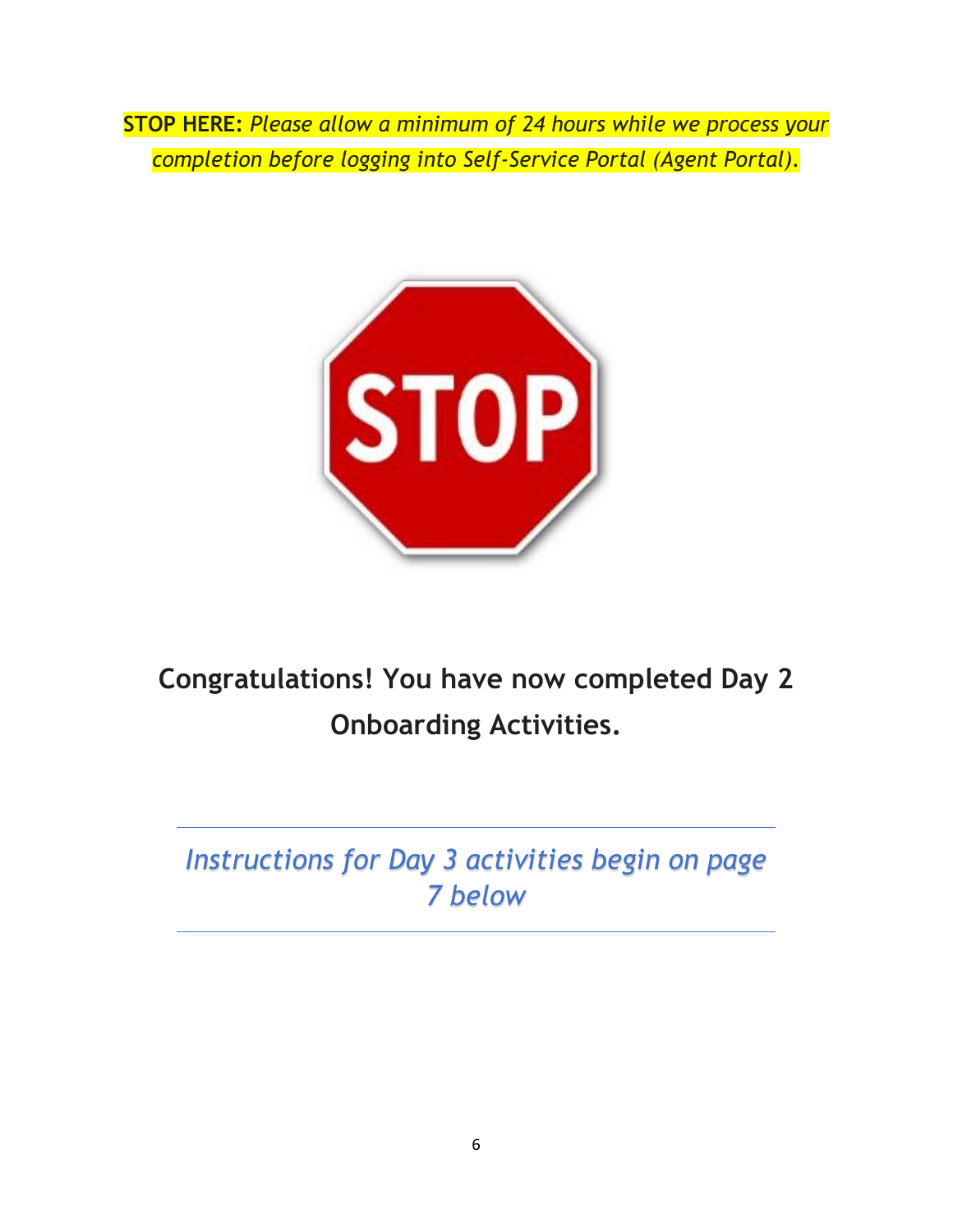## *Day 3: Access Agent Portal*

### **Access the Agent Portal**

- 1. Sign into your KOG account and locate the **Self-Service Portal** tile on your KOG landing page.
- 2. Click **Launch**.
- 3. You will be navigated to the Agent Portal screen within the Self-Service Portal.



# **Congratulations! You have completed your onboarding to kynect!**